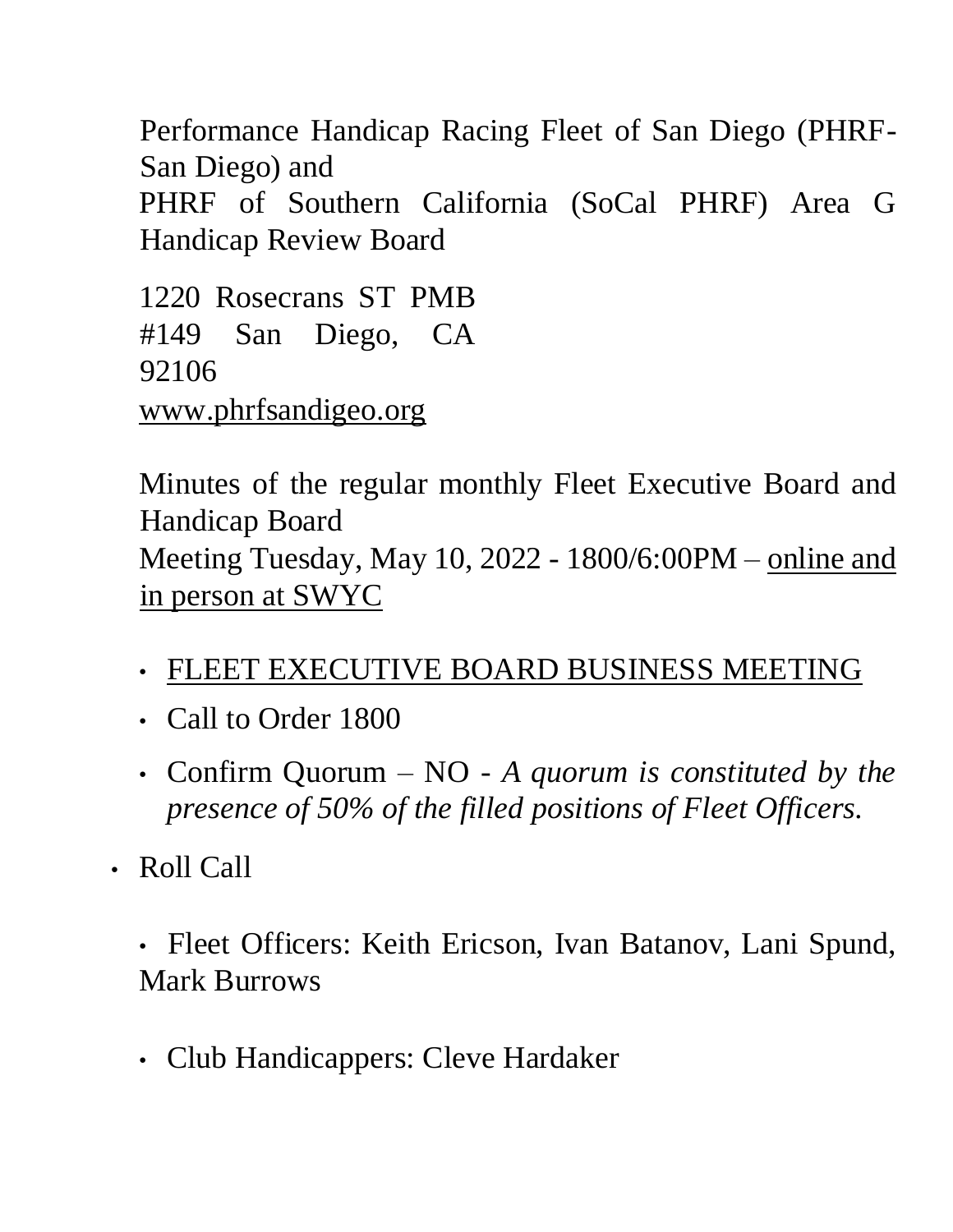- Additional attendees: NONE
	- Read & approve Minutes from previous meeting and Agenda for tonight (posted to web site) – *No Quorum*
	- Treasurer's Report: *not present*
	- RATIFY E-VOTES NONE
	- OLD BUSINESS
	- Replace current PHRF SoCal Class Rules with a rewritten version to be PHRF San Diego Class Rules *– Fleet Chair to do a final edit and send it back to Fleet Secretary to post for the membership to vote.*
	- Consider modifying our data base to make it more simple – still a work in progress *- Chris Bennett not present*

- NEW BUSINESS NONE
- Chief Handicapper Chris Winnard has submitted his resignation *– looking for recommendations for replacement*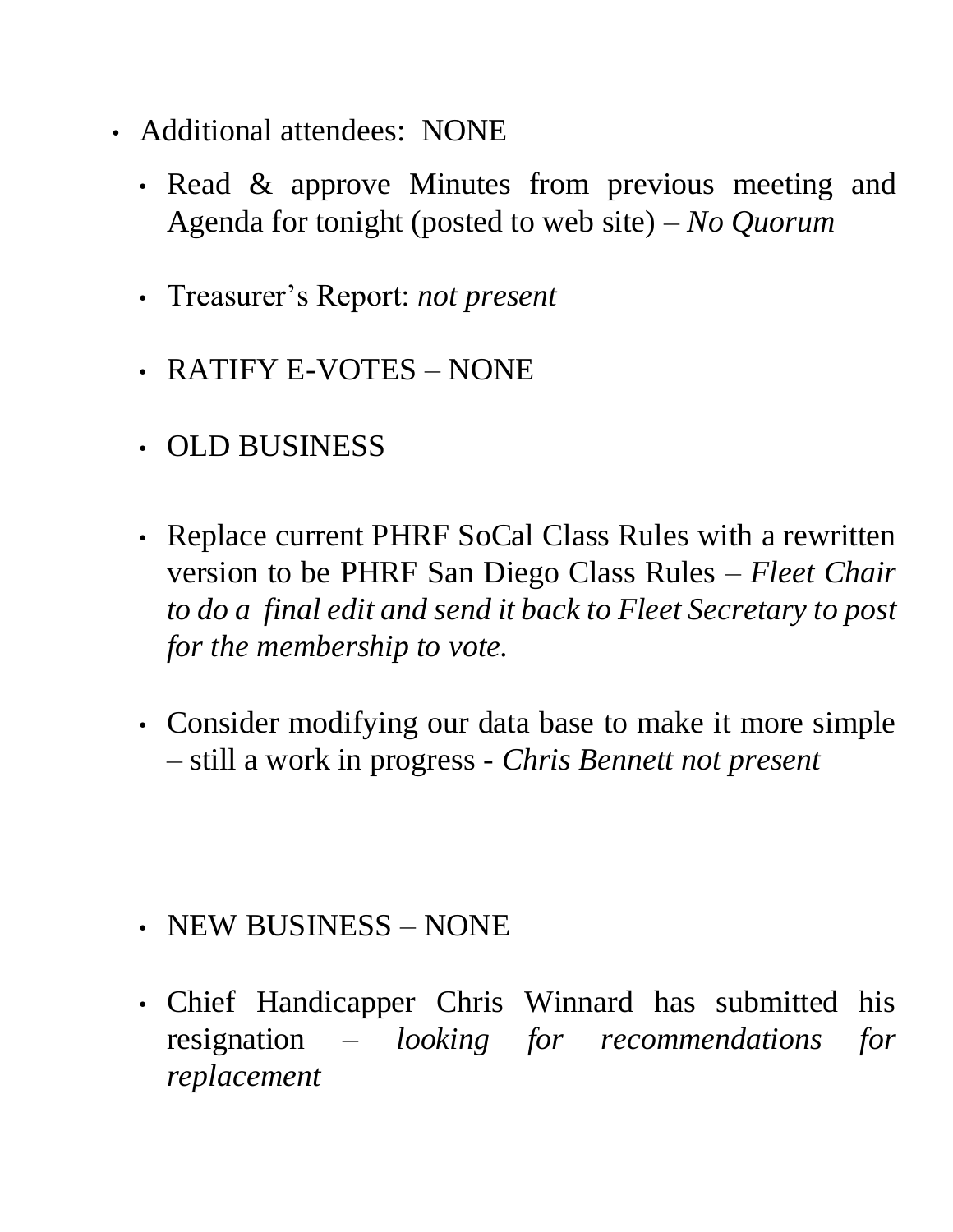- STANDING REPORTS
- Fleet Chairman:
- Vice Chairman:
- Fleet Secretary:
- Roster Secretary:
- Chief Handicapper:
- Fleet Scorer:
- Data Systems Officer:
- Public Relations:
- Past Fleet Chairman: *vacant*
- Treasurer:
- Next Regular Meeting: Tuesday, June 14, 2022 at 6PM
- Adjourn 1815

## • HANDICAP BOARD BUSINESS MEETING

- Call to Order 1830
- Roll Call: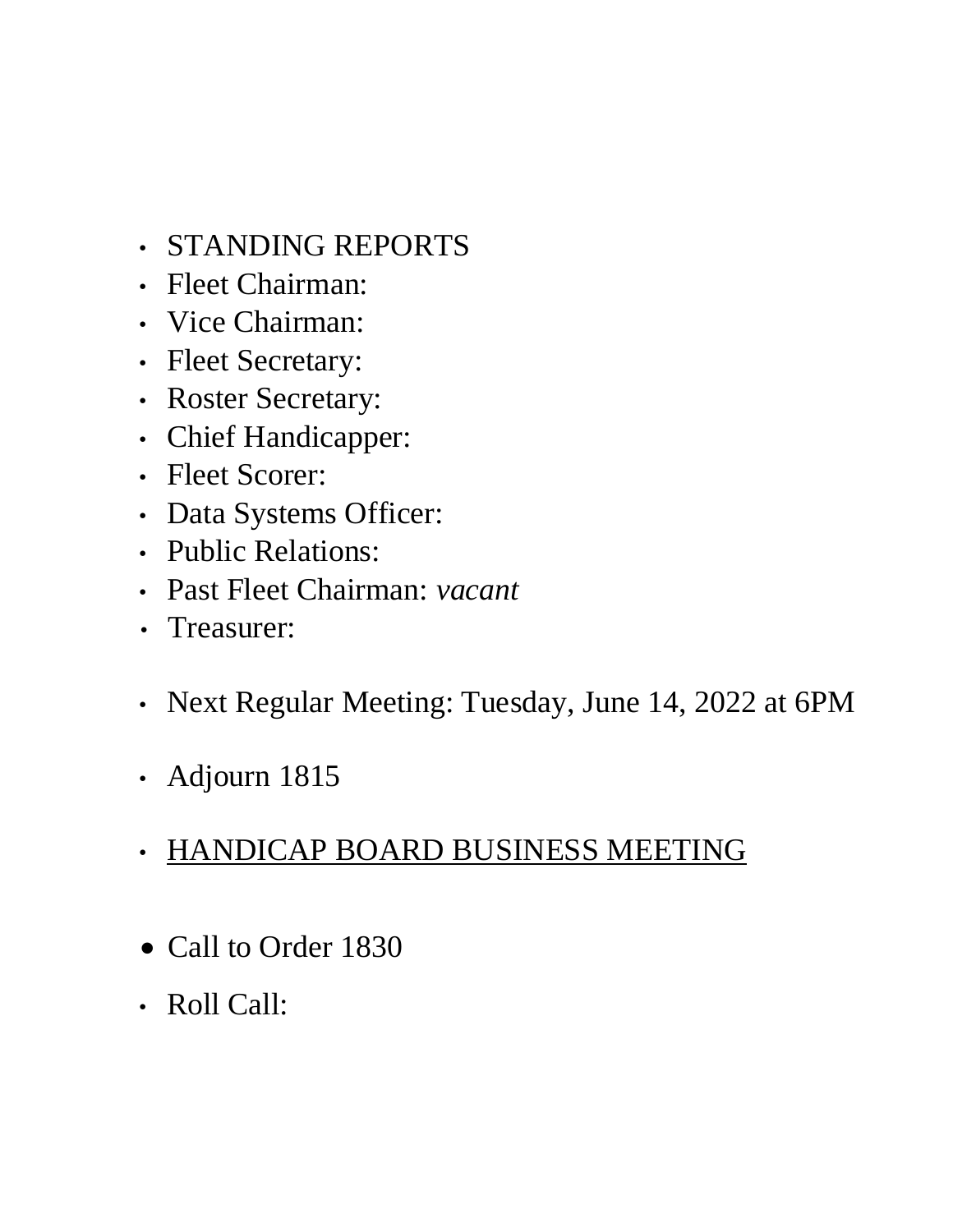• Fleet Officers: Keith Ericson, Ivan Batanov, Lani Spund, Mark Burrows, Steven Lausch

- Club Handicappers: Cleve Hardaker, Brian Fritzges
- Additional attendees: Steve Napier SGYC, Greg Price Aeolus, Mike Honeysett Sundance
- Confirm Quorum YES *A quorum is constituted by the presence of a quorum of the Executive Board plus representation by a minimum of 3 SDAYC member clubs. The Fleet Executive Board can be counted for the purpose of ensuring representation of the 3 SDAYC member clubs.*
- RATIFY E-VOTES no action required just here for record purposes
	- Scaramouche, J105, 462, by consent, 90/84/84
- Second Wind, 56245, Columbia 50 Configuration Adjustments awarded  $+16$  – see [https://docs.google.com/spreadsheets/d/1hIu9djNxgC6N7](https://docs.google.com/spreadsheets/d/1hIu9djNxgC6N76-Rx4KrRu9G58TOejRIIT4u5xiQQgM/edit#gid=1576636413) [6-](https://docs.google.com/spreadsheets/d/1hIu9djNxgC6N76-Rx4KrRu9G58TOejRIIT4u5xiQQgM/edit#gid=1576636413) [Rx4KrRu9G58TOejRIIT4u5xiQQgM/edit#gid=15766364](https://docs.google.com/spreadsheets/d/1hIu9djNxgC6N76-Rx4KrRu9G58TOejRIIT4u5xiQQgM/edit#gid=1576636413) [13](https://docs.google.com/spreadsheets/d/1hIu9djNxgC6N76-Rx4KrRu9G58TOejRIIT4u5xiQQgM/edit#gid=1576636413)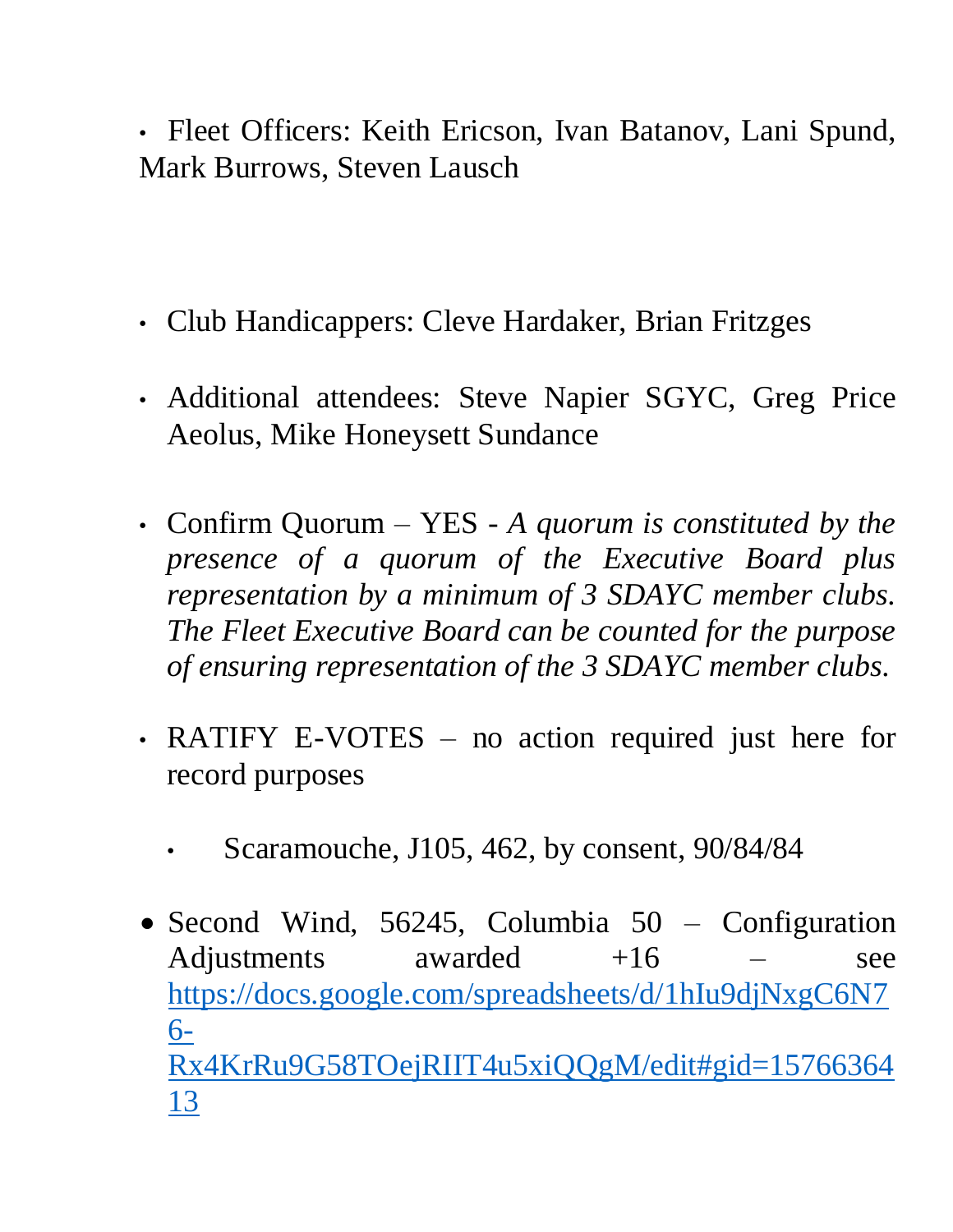- OLD BUSINESS NONE
- NEW BUSINESS NONE
- TEMPORARY RATINGS ABOUT TO EXPIRE *A Temporary Rating may be provided by Chief handicapper in the event a handicap is requested to race in an upcoming race which will take place before a meeting, and the board is unable to vote on the rating (Prior to race). The request should be email approved or voted on at next board meeting to make permanent. In the event at a board meeting where an owner has submitted an application, fees are paid, but the Board believes it does not have sufficient data or information to accurately rate a boat, a Temporary rating may be provided with the understanding the owner should submit race results during the three months to show data, to verify the Temporary Rating. Temporary rating may be adjusted after review of results. In the event the data is not provided the temporary rating will be considered expired at the end of 120 days. A new complete application (Minus Fees) will need to be presented to board to have the boat considered again for a PHRF certificate. The Chief Handicapper may, at his or her discretion, renew the Temporary Rating twice.*
	- Sabre 402, Tambourine, 82/82/82, 7/1/22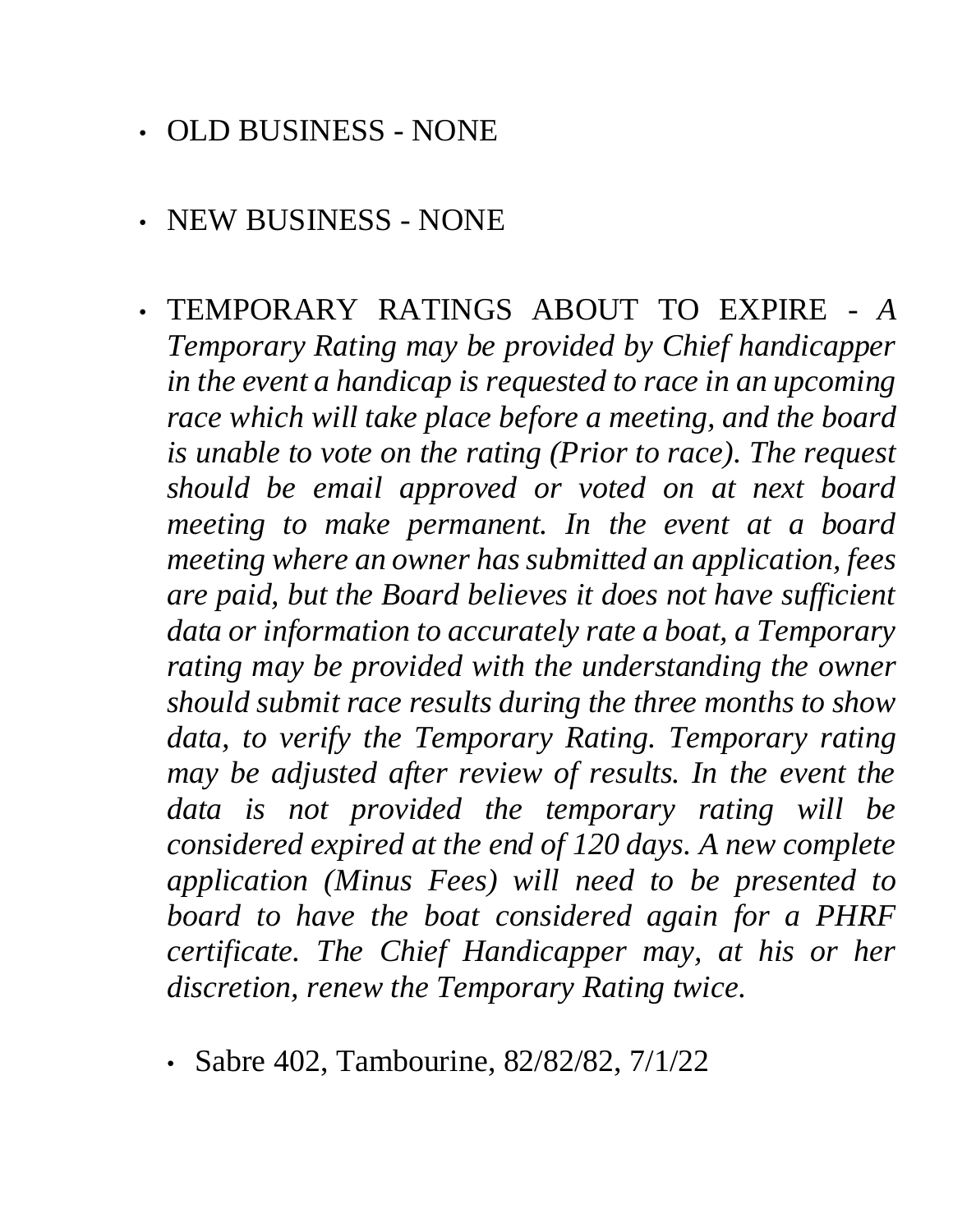- Celeste Marie, 61501, Sun Odyssey 490, 78/72/72, 7/1/22
- Riptide Marine 35-1std, Too Loco, 42/30/18, 7/1/22
- Irish Wake, C&C 37/40+, 69183, 78/78/78, 7/1/22
- Carrera 290, Holy Grail, 78/72/60, 5/1/2022
- Beneteau Oceanis 38.1, 57001, Skol, 152/152/152, 5/1/2022
- Andrews 40 Custom, Spin Doctor, 20/14/10, 5/1/2022
- Beneteau 44.7 M-5, Miss Betty, 33/30/27, 5/1/2022
- Sundance, 46412, Grand Soleil GS 44, 36/30/27, 7/1/22
- Bellatrix, Salona 41M, 60592, 66/63/69, *5/1/*2022
- Hobie 33, Enzo, 90/75/72 *– 5/1/*2022
- Asia Catamarans Stealth 11.8, Hurricane, -12/-15/-15 *– 5/1*/2022
- Custom Dubois 50, Perryaya, -7/-10/-13 *– 5/1/*2022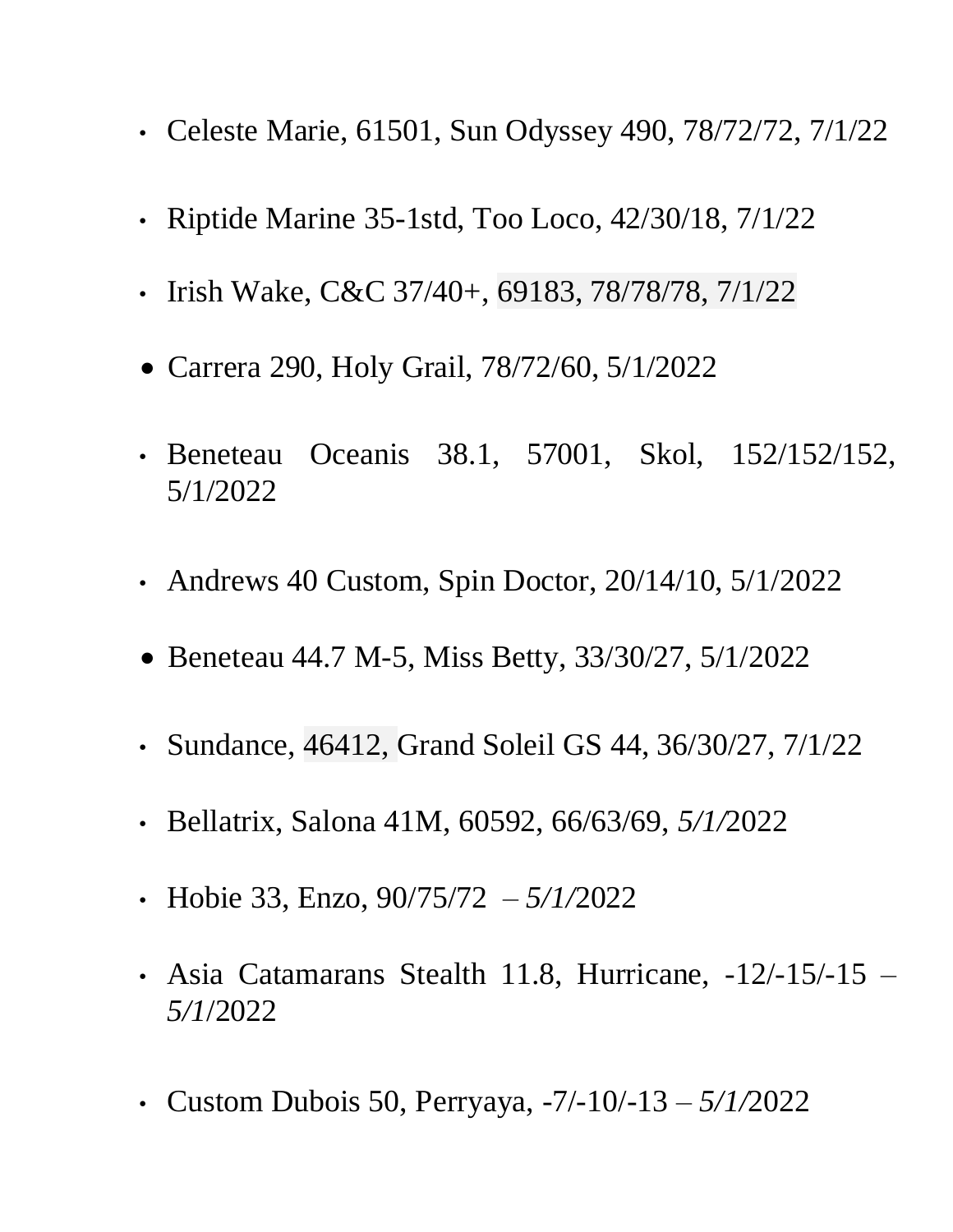- Premier Composits Carkeek 40, Adjudicator, -27/-36/-39, 7/1/22
- Barnett Customs Offshore, Shoofly, 72/69/66, 7/1/22
	- Pendragon, 77000, TP52, -60,-59,-64, 7/1/22
	- Blue Blazes, 5055, RP50, -36,-36,-36, 7/1/22
- Velos, 22208, Custom 73' sloop, -24,-30,-39, 7/1/22
	- More Madness, 66960, J145, -9, -15, -21, 7/1/22
	- Palaemon, 93145, J145,  $-9, -15, -21, 7/1/22$
	- Andiamo 2, 69148, J145,  $-9, -15, -21, \frac{7}{1/22}$
	- Bad Pak, J145,  $-9, -15, -21, \frac{7}{122}$
	- Zero Gravity, 7219, Soto 40, -8,-17,-28, 7/1/22
	- Saga, 61469, TP52, -72/-74/-79, 7/1/22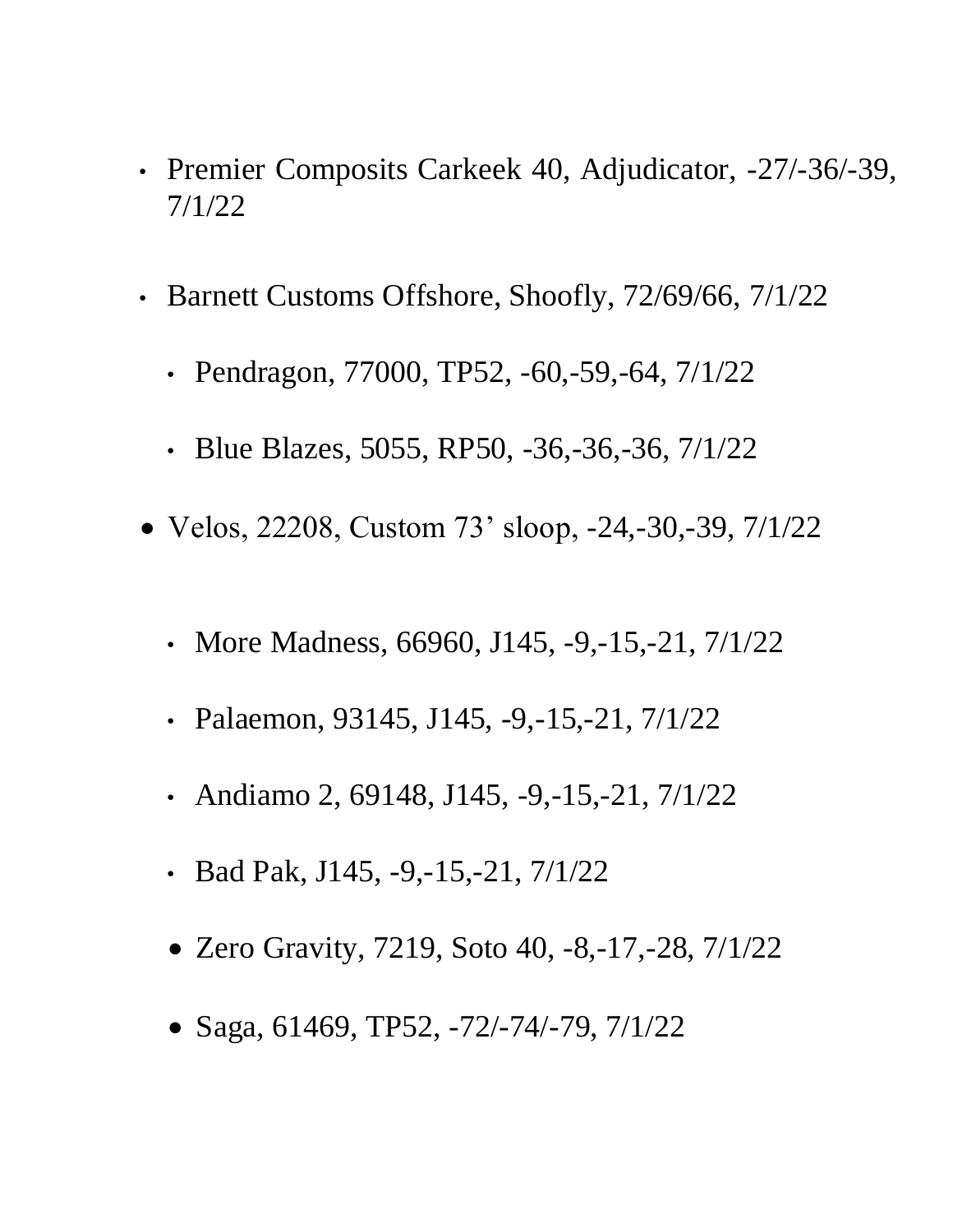- Kokopelli, 43717, SC52, -44,-43,-47, 7/1/22
- Warpath, 28418, SC52, -22,-23,-23, 7/1/22
- Maasai, 58885, Bermudian DK46, *-13,-17,-21,* 7/1/22
- Dufour 40, Una Mas, 90/90/90, 5/1/2022
- Giggles, Sun Odyssey 43, 5596, 123/117/117, 7/1/22
- Next Wave, 31113, Farr 395, 36/30/30, 7/1/22
- Wilderness 40 M std, Upside, 78,78,78, 7/12/22
- Reichel-Pugh 50-2, Staghound, -69, -63, -61, 7/12/22

*Change all above expiration dates to 8/9/22*

• RATING REVIEW – NONE

[https://docs.google.com/spreadsheets/d/1F1aUibEz7uBzbnn7y](https://docs.google.com/spreadsheets/d/1F1aUibEz7uBzbnn7y--Rf5OJGrXHF00vQWX-vx5Q4ew/edit#gid=1398025280) [--Rf5OJGrXHF00vQWX-vx5Q4ew/edit#gid=1398025280](https://docs.google.com/spreadsheets/d/1F1aUibEz7uBzbnn7y--Rf5OJGrXHF00vQWX-vx5Q4ew/edit#gid=1398025280)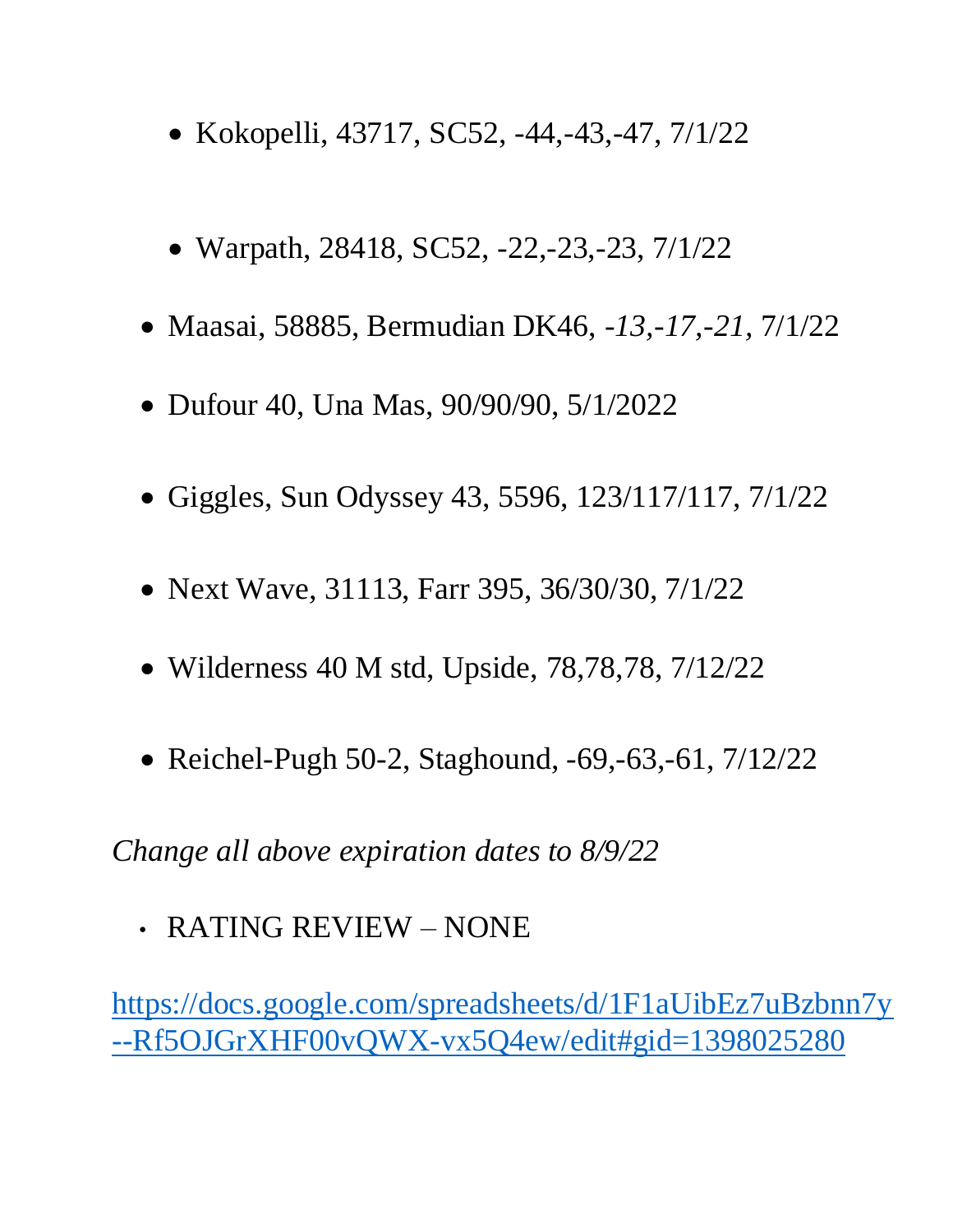- REPORTED MODIFICATION NONE
- NEW BOATS 1. Application received by Roster Secretary at least 7 days before meeting. 2. Application complete. 3. Sail number properly obtained from U S Sailing or regionally from SCYA. 4. Dues paid
	- Salty Tango, 37011, Saffier SE 37 Lounge SCYA confirms sail number *- table*
	- Bolero, 47200, Ranger 33 some possible errors in application –  $SCYA$  confirms sail number 150/150/150 by consent
	- Dreamline, 43963, J-92 possible errors in application – U S Sailing confirms this sail number *- - no action but this boat is likely a one design like a previous boat Jim, J/92, 72 and possibly an email vote can be conducted soon for a rating*
	- Minx, 97524, Schock 35 SCYA confirms sail number – Change of ownership - 69/69/69 by consent
	- Given-Ho, 36764, Beneteau 36.7 Change of Ownership – 84/84/87 by consent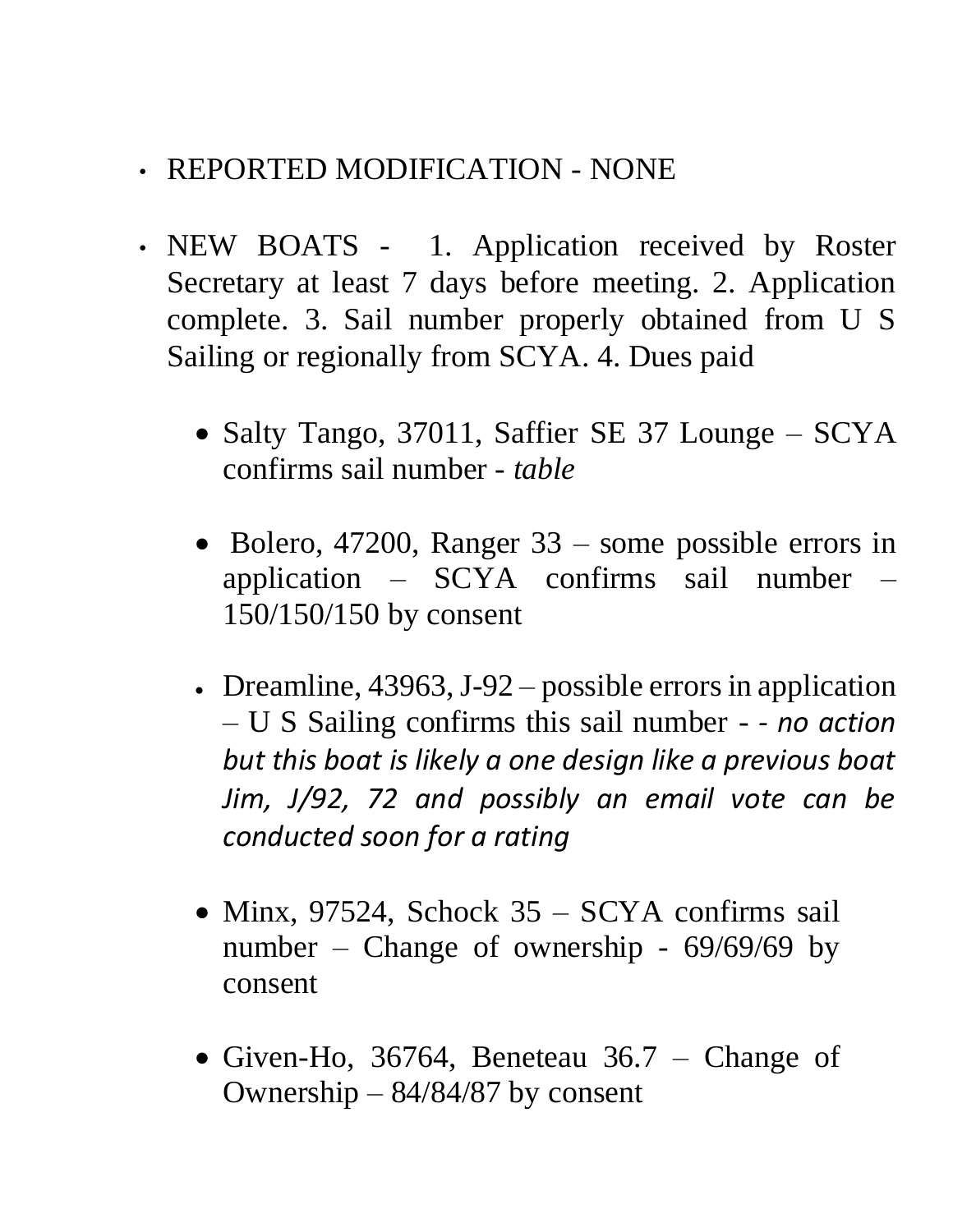Erasmus, 61537, Nautitech Open 40 – Fleet Secretary checking on sail number – not an SCYA number – U S Sailing not responding – Previous meetings: *still waiting to hear from Multi Hull boat owners -* This Meeting: Fleet Secretary to contact West Coast Multi Hulls to see if they can give some help in rating this boat

- The following boats appear as new applications on the web site but they have been given ratings already: Staghound and Sail Away, also Gaucho is a renewal not a new application.
- OLD BOATS NONE
- CONFIGURATION ADJUSTMENTS per PHRF SoCal Rules Appendix F
	- $\circ$  Go to this link [https://docs.google.com/spreadsheets/d/1hIu9djNxgC](https://docs.google.com/spreadsheets/d/1hIu9djNxgC6N76-Rx4KrRu9G58TOejRIIT4u5xiQQgM/edit#gid=1576636413) [6N76https://docs.google.com/spreadsheets/d/1hIu9dj](https://docs.google.com/spreadsheets/d/1hIu9djNxgC6N76-Rx4KrRu9G58TOejRIIT4u5xiQQgM/edit#gid=1576636413) [NxgC6N76-](https://docs.google.com/spreadsheets/d/1hIu9djNxgC6N76-Rx4KrRu9G58TOejRIIT4u5xiQQgM/edit#gid=1576636413) [Rx4KrRu9G58TOejRIIT4u5xiQQgM/edit](https://docs.google.com/spreadsheets/d/1hIu9djNxgC6N76-Rx4KrRu9G58TOejRIIT4u5xiQQgM/edit#gid=1576636413)  [gid=1576636413Rx4KrRu9G58TOejRIIT4u5xiQQg](https://docs.google.com/spreadsheets/d/1hIu9djNxgC6N76-Rx4KrRu9G58TOejRIIT4u5xiQQgM/edit#gid=1576636413) [M/edit#gid=1576636413](https://docs.google.com/spreadsheets/d/1hIu9djNxgC6N76-Rx4KrRu9G58TOejRIIT4u5xiQQgM/edit#gid=1576636413)